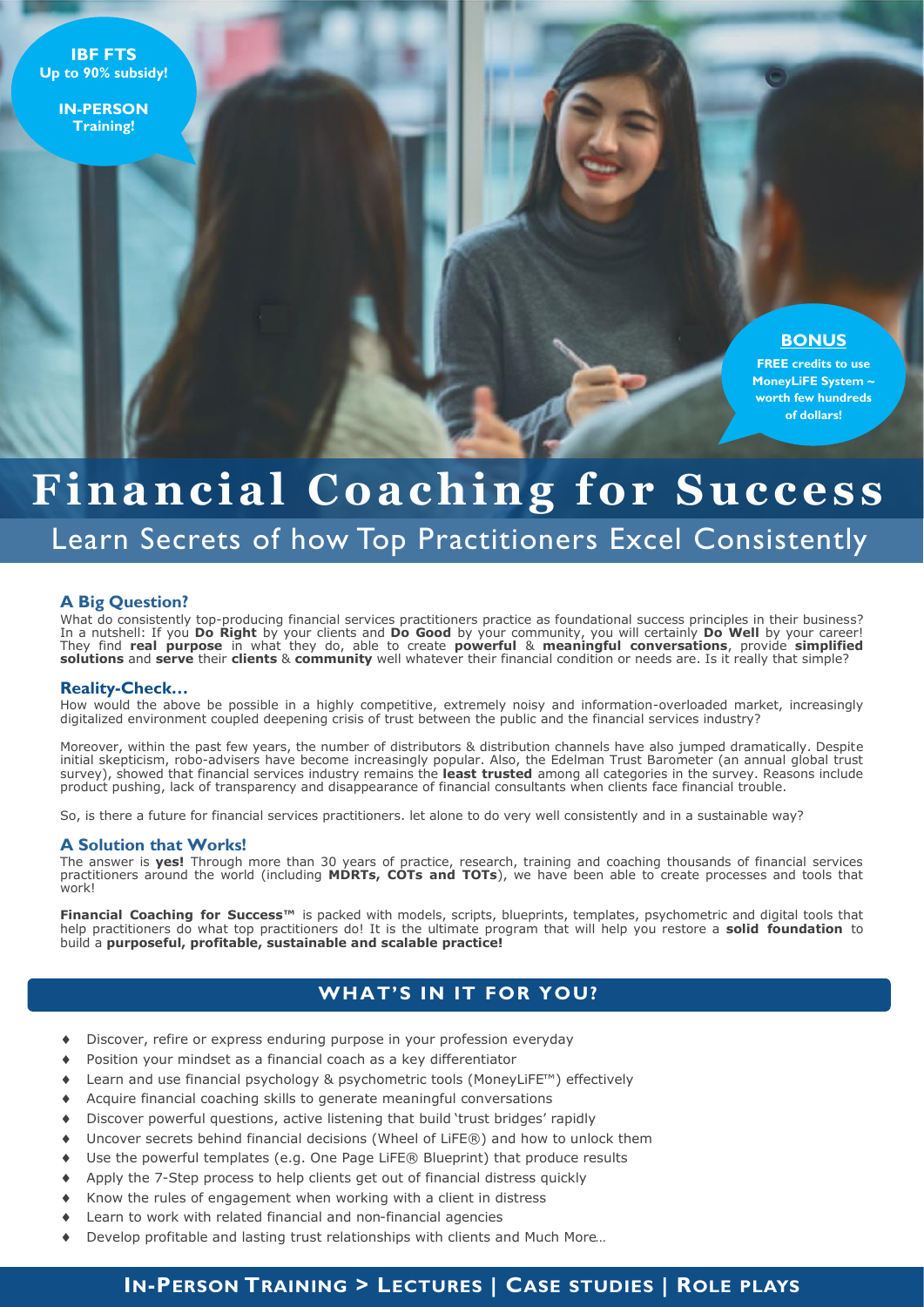# **WHAT OTHERS ARE SAYING?**



"Bernard Lim...is about transformation...he has been able to impart not only the 'whats' and the 'whys' but the 'hows' and with a heart. I resonate and endorse his passion for financial coaching and financial counselling because in an age of (very) high tech, the ability to connect at a deep (and human) level is really the key value proposition...

Leong Sow Hoe ChFC® IBF Fellow Senior Financial Services Director, Prudential Assurance<br>Past President IFPAS, AFinSA Board<br>Multi-Million Dollar Agency "Bernard is a very passionate trainer and coach. He possesses the wisdom. knowledge and practical experience to help practitioners achieve their goals with their clients. I have gained a lot from all the training and coaching! Highly recommended!."



Joanne Lai CFP® AFCouns® Senior Advisory Group Partner IPPFA<br>Top 10 FPAS Financial Planner Award 2018 MDRT 2015-2016 COT 2017, TOT 2018-2022



"The Financial Coaching Program has been transformational in the way I conduct my financial advisory business. With this training, I learned to become a more effective finance coach to my clients and help them accelerate to greater heights in their financial journey."

Michelle Lee AFPCM 

"Bernard possesses wisdom, knowledge, and practical experience to help practitioners achieve their goals with their clients. Through his teachings, I have a strong foundation in financial coaching & counselling skills and can can better value add to my client. If you want to be a professional financial planning practitioner, remember to stay engaged and connected with him!"

Fric Seah CFP® ChFC® ASFP® Agency Leader, Prudential Assurance Winner for Financial Planning Awards 2019<br>8x MDRT qualifier. COT 2022



"The Program has empowered me with practical tools to deepen my conversations with my clients and close the trust gap. I find the 1-page financial blueprint very handy to kickstart a client-centric approach to holistic planning, which is vital in building lasting adviser-client relationships beyond numbers and achieve win-win outcomes

Regina Ong ChFC® CLU® Senior Wealth Management Consultant, PIAS



"Very practical, well structured, excellent course materials, helpful case studies, lots of scripts and models we can plug and play right away, fresh way of looking at financial planning!"

> Jonathan Khoo ChFC® ASEP® AFWC® Director, Financial Alliance 8x MDRT producer

"I have attended every of his courses ever since 2011. He is definitely a trainer with a heart hence that resonate with me well because I only work with and learn from good people. His teaching is always very practical, simple and easy to understand, as well as to implement! He is a living example of Doing Right, Doing Good & Doing Well!"



Tea Eng Peng ChFC® CFEd® ASEP® Financial Advisory Director, Financial Alliance Pte Ltd.<br>Top Director 2017 – 2021<br>6x MDRT qualifier, Produced 2 COTs & 7 MDRTs in 2022

"Excellent tools and infrastructure to help financial consultants to do right, do good & do well. Clear, concise & engaging sessions on what  $i$ s fundamental for growth as a Financial Consultant. Keep it up!"



Kee Siew Poh CFP® ChFC® Associate Director, Finexis Advisory Pte Ltd<br>Finalist of the FPAS Financial Planner Award 2019-2020<br>COT 2008-2020, TOT 2021-2022

"The Program is made up of very practical workshops that has enlarged my services and enhanced the way I engage my prospect and customers. The tools and the platform made available also help to reinforce the need for proper financial planning and facilitate immediate action Highly recommended!"

Agency Leader, Prudential Assurance SCI Appointed Trainer Million Dollar Agency, MDRT 2022

Dennis Chua ChFC® AFWC®

"Very relevant and applicable to be able to be implemented immediately!"

Fiona Foo ChFC® ASEP®

Executive Senior Financial Consultant

Great Eastern Financial Advisers<br>MDRT 2016-2020, COT 2021-2022



#### **READ MORE > WWW.WEALTHCOLLEGE.COM.SG/TESTIMONIALS**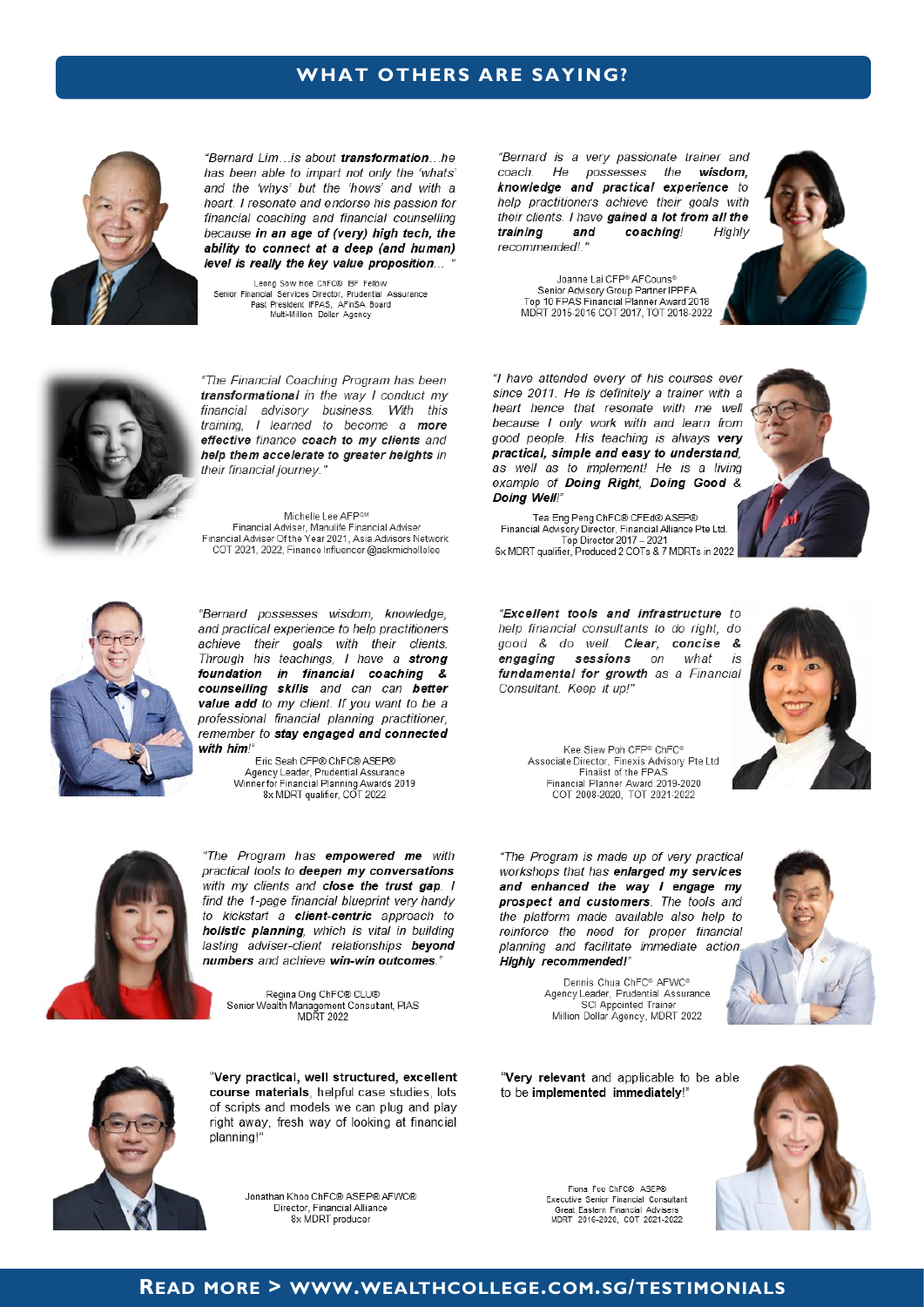- 1) Ideally, participant has 12 months of practical work experience in the financial services industry.
- 2) Monetary Authority of Singapore licensed financial services practitioner.
- 3) Represents a MAS licensed financial institution.

# **ENTRY CRITERIA MONEYLIFE™ PROFILING**

Attendees will have an opportunity to experience the **MoneyLiFE Profiling System**™ − a digital tool that enhances prospecting and client interactions Each will be given a complimentary number of credits to use to generate reports for the prospects or clients (and become licensed upon successful completion of this course).

# **FINANCIAL TRAINING GRANT**

This programme is recognised under the **Financial Training Scheme (FTS)** and is eligible for FTS claims subject to all eligibility criteria being met. Please note that in no way does this represent an endorsement of the quality of the training provider and programme. Participants are advised to assess the suitability of the programme and its relevance to participants' business activities or job roles. The FTS is available to eligible entities based on the prevalent funding eligibility, quantum and caps. FTS claims may only be made for recognised programmes with specified validity period. Refer to [www.ibf.org.sg](http://www.ibf.org.sg) for details.

# **PROFILE OF TRAINER**



**Bernard Lim** is a Certified Financial Planner (CFP®), a Certified Specialist in Financial Education (CSFE®), an Accredited Financial Counsellor (AFCouns®), a Certified Professional Behavioural Analyst (CPBA®) and a Lifeforming Growth Coach. He is the principal of WealthCollege with nearly 30 years of experience in the financial service industry. His practical ideas, concepts, training and coaching have inspired many MDRT producers (including Top-of-the-Table & Court-ofthe-Table) from all over the world.

He has designed and delivered highly-rated courses ranging from broad-based financial education & coaching to specialized subjects like estate & legacy planning. His L.i.F.E. - Living in Financial Excellence Program have received rave reviews from attendees around the world including the US – even the well-respected Personal Finance Employee Education Foundation. His financial coaching programs have been extremely well received by the civil service while his Estate & Legacy planning training & seminars have reached more than 10,000 financial service professionals through banks, insurers and IFAs all over the world - consistently achieving more than 95% rating in attendee feedback.

He is also in constant demand for speaking engagements to the affluent market, civil service organisations and professional bodies. He has addressed audiences at the Million Dollar Round Table (MDRT) in 2007 (Denver Colorado, US) and again in 2016 (Vancouver B.C. Canada), MDRT Taiwan Chapter training (Taipei 2017, 2019), Philippine Life Insurance Congress (Manila 2010, 2018) National Financial Congress (Singapore 2013) and AFA Conference (Singapore 2015, 2016). He is also a trainer & course developer for the Singapore Management University's SMU Academy. Bernard has also been interviewed on Asian Wall Street Journal, the Straits Times, Channel News Asia 938 FM and Channel 5's Common Cents. He was a member of the IFPAS Alliance STAR Team (on MAS FAIR issues) and the founder & president of the FinCARE® (Financial Coaching, Aid & Resilience Education) – a social enterprise recognized by the Singapore Government focusing on affordable financial wellness programs for the public.

# **ABOUT WEALTH COLLEGE**

Wealth College is the training division of Wealth Hub Pte Ltd (UEN 200702674R) – an organization dedicated to educating, equipping & empowering professionals as well as the public in the area of financial wellness and wealth planning. Since early 2007, it has launched a number of highly practical seminars, courseware and accreditation which has drawn rave reviews from the market. In addition, members of the public from all walks of life from students to high net-worth individuals have attended the course known as the highly–acclaimed L.I.F.E.™ (Living In Financial Excellence™) Programme.

Wealth College is also the pioneer, organiser and the driving force behind the training of volunteer financial counsellors from the financial services industry. The College was responsible for developing and launching the FinCARE® (Financial Counselling, Aid & Resilience Education) community services initiative.

# **CONSULTATION**

We conduct private group training for companies to meet the needs of their learners.

Operating Hours from 09:00 to 17:00 hour, Mondays to Fridays, except public holidays.

Email via [Contact Form](http://www.wealthcollege.com.sg/contact) **|** [www.wealthcollege.com.sg](http://www.wealthcollege.com.sg) **|** [www.fincaregobal.com](http://www.fincareglobal.com)